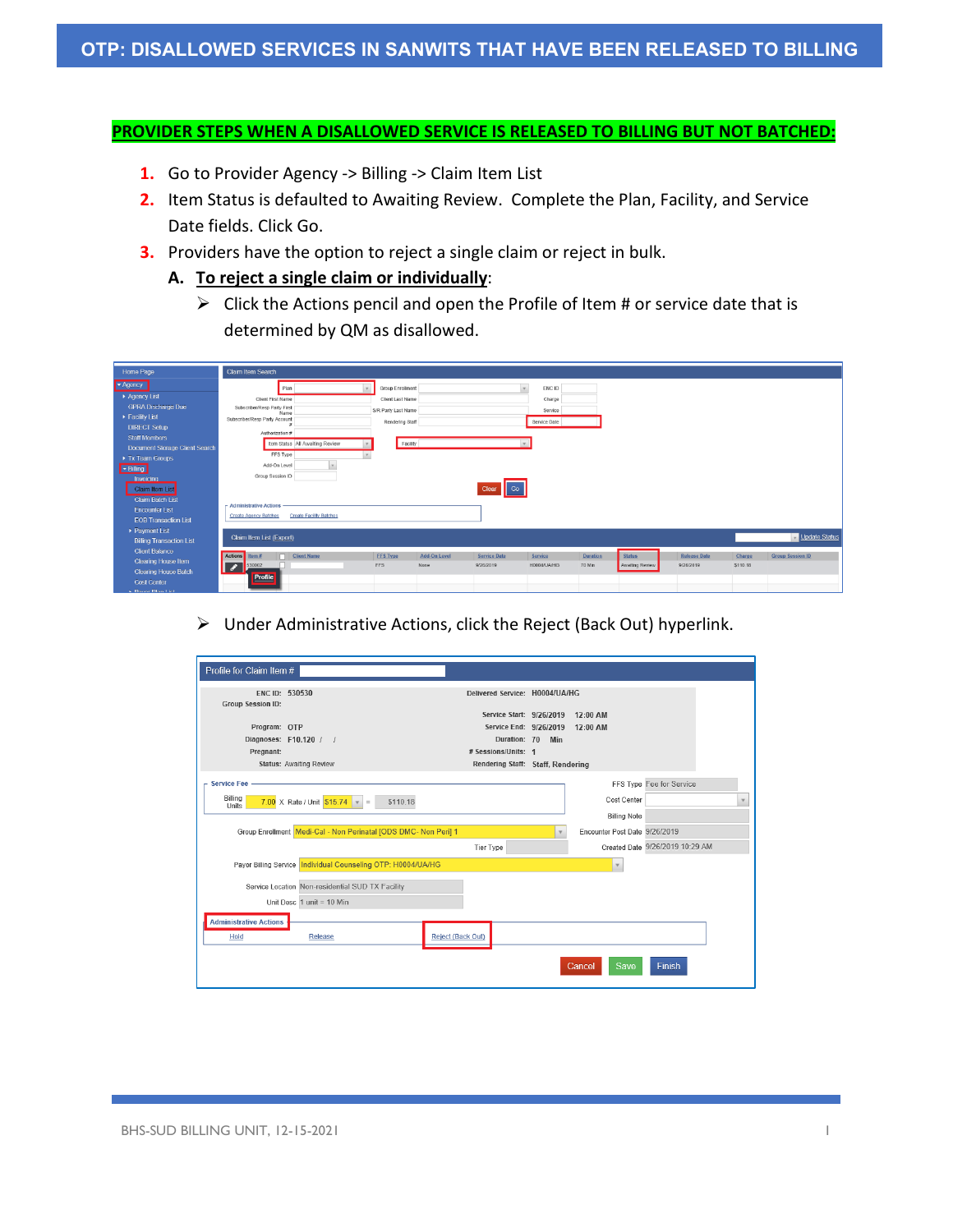### **B. To reject multiple claims/ in bulk:**

- $\triangleright$  Item Status is defaulted to Awaiting Review. Complete the Plan, Facility, and Service Date fields. Click Go.
- $\triangleright$  Put a check mark on all the claims that you need to reject, then click the Reject button.

|                 | Claim Item Search             |                     |                                 |                 |                     |                         |                    |                 |                                          |                            |          |               |                               |
|-----------------|-------------------------------|---------------------|---------------------------------|-----------------|---------------------|-------------------------|--------------------|-----------------|------------------------------------------|----------------------------|----------|---------------|-------------------------------|
|                 |                               |                     |                                 |                 |                     |                         |                    |                 |                                          |                            |          |               |                               |
|                 |                               |                     | ODS DMC- Non Peri<br>Plan       |                 |                     | <b>Group Enrollment</b> |                    |                 | ENC ID<br>$\mathbf v$                    |                            |          |               |                               |
|                 | <b>Client First Name</b>      |                     |                                 |                 |                     | <b>Client Last Name</b> |                    |                 | Charge                                   |                            |          |               |                               |
|                 | Subscriber/Resp Party First   |                     | Name                            |                 |                     | S/R Party Last Name     |                    |                 | Service                                  |                            |          |               |                               |
|                 | Subscriber/Resp Party Account |                     |                                 |                 |                     | <b>Rendering Staff</b>  |                    |                 |                                          | Service Date 12012021:1231 |          |               |                               |
|                 |                               | Authorization #     |                                 |                 |                     |                         |                    |                 |                                          |                            |          |               |                               |
|                 |                               |                     | Item Status All Awaiting Review |                 |                     | Facility OTP Facility   |                    |                 | Claim Item ID<br>$\overline{\mathbf{v}}$ |                            |          |               |                               |
|                 |                               | <b>Adjud Status</b> |                                 |                 | $\mathbf{v}$        | FFS Type                |                    |                 |                                          |                            |          |               |                               |
|                 |                               | Add-On Level        |                                 | $\mathbf{v}$    |                     |                         |                    |                 |                                          |                            |          |               |                               |
|                 | Group Session ID              |                     |                                 |                 |                     |                         |                    |                 |                                          |                            |          |               |                               |
|                 | Unique Client Number          |                     |                                 |                 |                     | <b>PCCN</b>             |                    |                 | Claim Batch<br>ID                        |                            |          |               |                               |
|                 |                               | <b>Hold Reason</b>  |                                 |                 | $\mathbf v$         | <b>Reverse Reason</b>   |                    |                 | $\mathbf{v}$                             |                            |          |               |                               |
|                 |                               |                     |                                 |                 |                     |                         |                    | Clear           | Go                                       |                            |          |               |                               |
|                 |                               |                     |                                 |                 |                     |                         |                    |                 |                                          |                            |          |               |                               |
|                 | <b>Administrative Actions</b> |                     |                                 |                 |                     |                         |                    |                 |                                          |                            |          |               |                               |
|                 | <b>Create Agency Batches</b>  |                     | <b>Create Facility Batches</b>  |                 |                     |                         |                    |                 |                                          |                            |          |               |                               |
|                 |                               |                     |                                 |                 |                     |                         |                    |                 |                                          |                            |          |               |                               |
|                 | Claim Item List (Export)      |                     |                                 |                 | Reverse             | <b>Adjust</b>           | Reject             |                 |                                          |                            |          |               | Update Status<br>$\mathbf{v}$ |
| <b>Actions</b>  | Item $#$                      | $\blacksquare$      | <b>Client Name</b>              | <b>FFS Type</b> | <b>Add-On Level</b> | <b>Service Date</b>     | Service            | <b>Duration</b> | <b>Status</b>                            | <b>Release Date</b>        | Charge   | <b>ENC ID</b> | <b>Group Session ID</b>       |
| <b>Contract</b> | 533481                        | $\overline{\omega}$ |                                 | <b>FFS</b>      | None                | 12/1/2021               | H0004/UA/HG        | 60 Min          | <b>Awaiting Review</b>                   | 12/6/2021                  | \$201.30 | 533896        |                               |
| <b>CENT</b>     | 533482                        | ø                   |                                 | <b>FFS</b>      | None                | 12/2/2021               | <b>H0005/UA/HG</b> | 50 Min          | <b>Awaiting Review</b>                   | 12/6/2021                  | \$16.80  | 533897        |                               |

**4.** On the next screen, select the Rejection Reason "Other". Enter your comment/reason why you're rejecting the claim. Click the Confirm button.

|                                    |       |        |         | This action will cause this service to be rejected back to the clinician. If you are sure you want to do this, then enter a reason and click confirm. |
|------------------------------------|-------|--------|---------|-------------------------------------------------------------------------------------------------------------------------------------------------------|
| Rejection Reason<br>Other Comments |       |        |         |                                                                                                                                                       |
|                                    |       |        |         |                                                                                                                                                       |
|                                    | Other |        |         |                                                                                                                                                       |
|                                    |       |        |         |                                                                                                                                                       |
|                                    |       |        |         |                                                                                                                                                       |
|                                    |       | Cancel | Confirm |                                                                                                                                                       |

**Note:** The rejected claim will go back to the Encounter screen.

**5.** Go to Encounter List and click the pencil icon to open the Encounter Profile.

| Encounter List (Export) |                         |                           |               |                        |              |                         |                    |  |  |  |  |
|-------------------------|-------------------------|---------------------------|---------------|------------------------|--------------|-------------------------|--------------------|--|--|--|--|
|                         | <b>Actions</b> Svc Date | <b>Service</b>            | <b>ENC ID</b> | <b>Rendering Staff</b> | Program Name | <b>Group Session ID</b> | <b>Status</b>      |  |  |  |  |
| ø                       | 9/26/2019               | Individual Counseling OTP | 530530        | Staff, Rendering       | OTF          |                         | Rejected (Details) |  |  |  |  |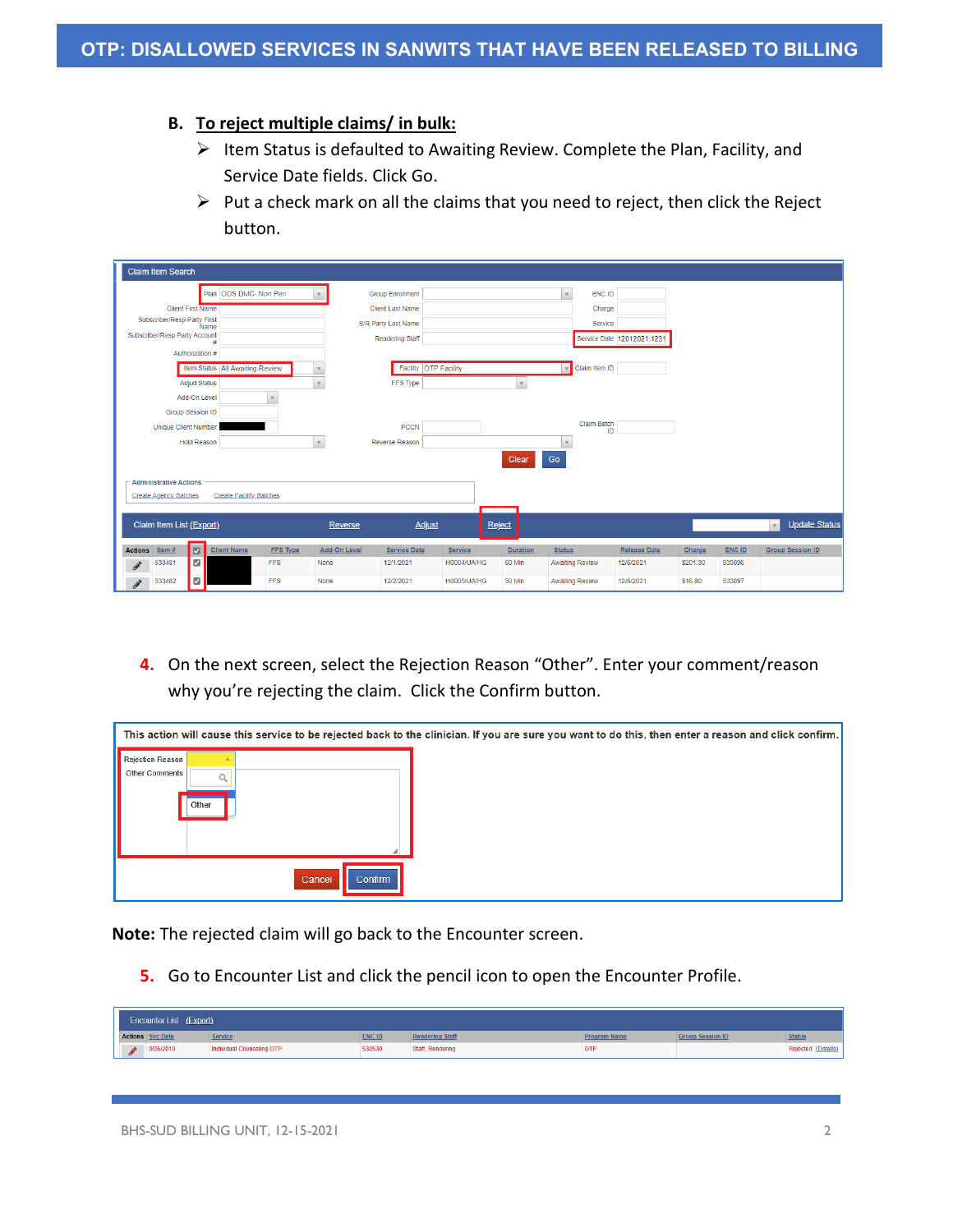**6.** On the Encounter Profile screen, change the Note Type from the current status to Non-Billable (if a service is disallowed).

| Encounter <b>KI</b>             | of 7> M<br>2                       |
|---------------------------------|------------------------------------|
|                                 | Note Type <b>DMC Billable</b><br>A |
| ENC ID                          |                                    |
| Program Name                    | 13                                 |
| Service                         | <b>DMC Billable</b>                |
|                                 | County Billable                    |
|                                 | Bed Management Census Note         |
| Service Locatio<br>$\mathbf{z}$ | Non Billable<br><b>Building</b>    |

- **7.** Update the Billable field to "No" and DMC Billable to "No".
- **8.** The Disallowed field must be a Yes, then select the appropriate Disallowance Reason from the drop-down menu.

| Encounter K            | ≺<br>15                                                      | of $162$   | $\mathbf{M}$               |              |                          |                      |                                |    |                 |                   |     |  |
|------------------------|--------------------------------------------------------------|------------|----------------------------|--------------|--------------------------|----------------------|--------------------------------|----|-----------------|-------------------|-----|--|
|                        | Note Type Non Billable                                       |            |                            |              |                          |                      |                                |    |                 |                   |     |  |
| <b>ENC ID</b>          |                                                              |            |                            |              |                          |                      |                                |    |                 |                   |     |  |
|                        | Program Name OTP Facility/ODS OTP: 8/1/2021 -                |            |                            |              |                          |                      |                                |    |                 |                   |     |  |
|                        | Service Individual Counseling OTP                            |            |                            |              |                          |                      |                                |    | $\mathbf{v}$    | Billable No       |     |  |
|                        | Disallowance Reason (3) Same day billing not consis          |            |                            |              |                          |                      |                                |    |                 | <b>Disallowed</b> | Yes |  |
|                        |                                                              |            |                            |              |                          | Start Date 12/6/2021 | 曲                              |    | <b>End Date</b> | 饂                 |     |  |
|                        | Service Location Non-residential Substance Abuse TX Facility |            |                            | $\mathbf{v}$ |                          | Start Time 11:00 AM  |                                |    |                 | End Time 12:00 PM |     |  |
| Travel Duration 0      |                                                              | <b>Min</b> |                            |              | Documentation Duration 0 |                      | <b>Min</b>                     |    |                 |                   |     |  |
| Session Duration 60    |                                                              | Min        |                            |              | Total Duration 60        |                      | <b>Min</b>                     |    |                 |                   |     |  |
|                        | Contact Type Face To Face                                    |            |                            |              |                          |                      |                                |    |                 |                   |     |  |
|                        |                                                              |            | Emergency                  |              |                          |                      | # of Service<br>Units/Sessions |    |                 |                   |     |  |
|                        |                                                              |            | Visit Type   AS-Assessment |              |                          |                      | Medi-Cal<br>Billable:          | No |                 |                   |     |  |
| Pregnant/Postpartum No | $\mathbf{v}$                                                 |            |                            |              |                          |                      |                                |    |                 |                   |     |  |

**9.** Save and click Finalize Encounter.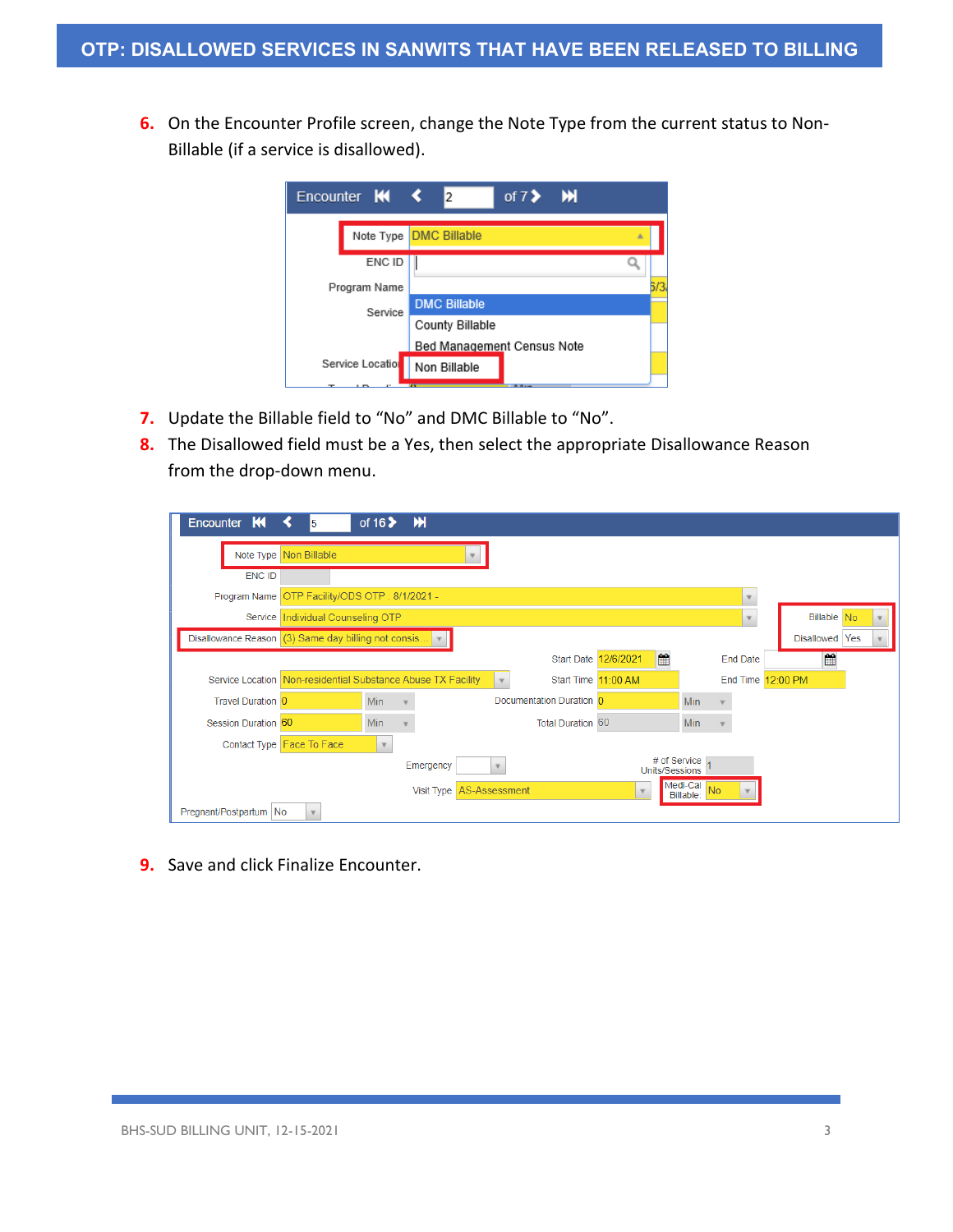# **PROVIDER STEPS WHEN A DISALLOWED SERVICE IS RELEASED TO BILLING AND BATCHED BUT THE BATCH IS STILL IN THE PROVIDER CLAIM BATCH LIST FOLDER UNDER AWAITING REVIEW STATUS:**

**1.** Provider must go to Agency -> Billing ->Claim Batch List -> select Status: Awaiting Review and click Go to view the Batch that you need to work on.

| Home Page                      |                            | Provider Claim Batch List |                 |                   |                      |                        |          |       |          |               |           |
|--------------------------------|----------------------------|---------------------------|-----------------|-------------------|----------------------|------------------------|----------|-------|----------|---------------|-----------|
| $\blacktriangleright$ Agency   |                            | Plan Name                 |                 |                   |                      |                        |          |       |          |               |           |
| Aqency List                    |                            | <b>Billing Form</b>       |                 |                   | Created Date         |                        |          |       |          |               |           |
| <b>GPRA Discharge Due</b>      |                            | Batch #                   |                 |                   | <b>Transmit Date</b> |                        |          |       |          |               |           |
| Facility List                  |                            | FFS Type                  |                 |                   |                      | Status Awaiting Review |          |       |          |               |           |
| <b>DIRECT Setup</b>            |                            |                           |                 |                   |                      |                        |          |       |          |               |           |
| <b>Staff Members</b>           |                            |                           |                 |                   |                      |                        | Clear    | Go    |          |               |           |
| Document Storage Client Search |                            | Claim Batch List (Export) |                 |                   |                      |                        |          |       |          |               |           |
| Tx Team Groups                 | Actions Batch <sup>#</sup> |                           | $\Box$ Status   | <b>Batch For</b>  | <b>FFS Type</b>      | <b>Billing Form</b>    | 837 Type | Order | Charges  | Service Mo/Yr | Created   |
| $\blacktriangleright$ Billing  |                            | 106478                    | Awaiting Review | ODS DMC- Non Peri | FFS                  | 837                    | 837P     | P     | \$110.18 | Sep 2019      | 9/26/2019 |
| Invoicing                      | $\mathscr{I}$              |                           |                 |                   |                      |                        |          |       |          |               |           |
| <b>Claim Item List</b>         |                            |                           |                 |                   |                      |                        |          |       |          |               |           |
| <b>Claim Batch List</b>        |                            |                           |                 |                   |                      |                        |          |       |          |               |           |
| <b>Encounter List</b>          |                            |                           |                 |                   |                      |                        |          |       |          |               |           |

**2.** Select the batch # and hover the mouse on the pencil icon and click Claim Items.

| Claim Batch List (Export) |                                      |  |                        |  |  |  |  |  |  |  |
|---------------------------|--------------------------------------|--|------------------------|--|--|--|--|--|--|--|
| <b>Actions</b>            | Batch #                              |  | <b>Status</b>          |  |  |  |  |  |  |  |
|                           | 106478                               |  | <b>Awaiting Review</b> |  |  |  |  |  |  |  |
|                           | <b>Claim Items</b><br><b>Profile</b> |  |                        |  |  |  |  |  |  |  |
|                           |                                      |  |                        |  |  |  |  |  |  |  |

**3.** Check the box next to the Claim # that you need to back out and click the Remove from Claim Batch link.

|   | Claim Item List for Batch 106478 (Export)  |        |                    |  |       |               |        |                    | Remove From Claim Batch |
|---|--------------------------------------------|--------|--------------------|--|-------|---------------|--------|--------------------|-------------------------|
|   | Actions $\sqrt{\frac{ \text{Claim } # } }$ | Item # | <b>Client Name</b> |  | CPT   | <b>Status</b> | Auth # | <b>Cost Center</b> | Charge                  |
| P | $\sqrt{479196}$                            | 530003 |                    |  | H0004 | Batched       |        |                    | \$110.18                |

**4.** To find the removed claim, the provider must go to Agency folder-> Billing-> Claim Item List under Awaiting Review status.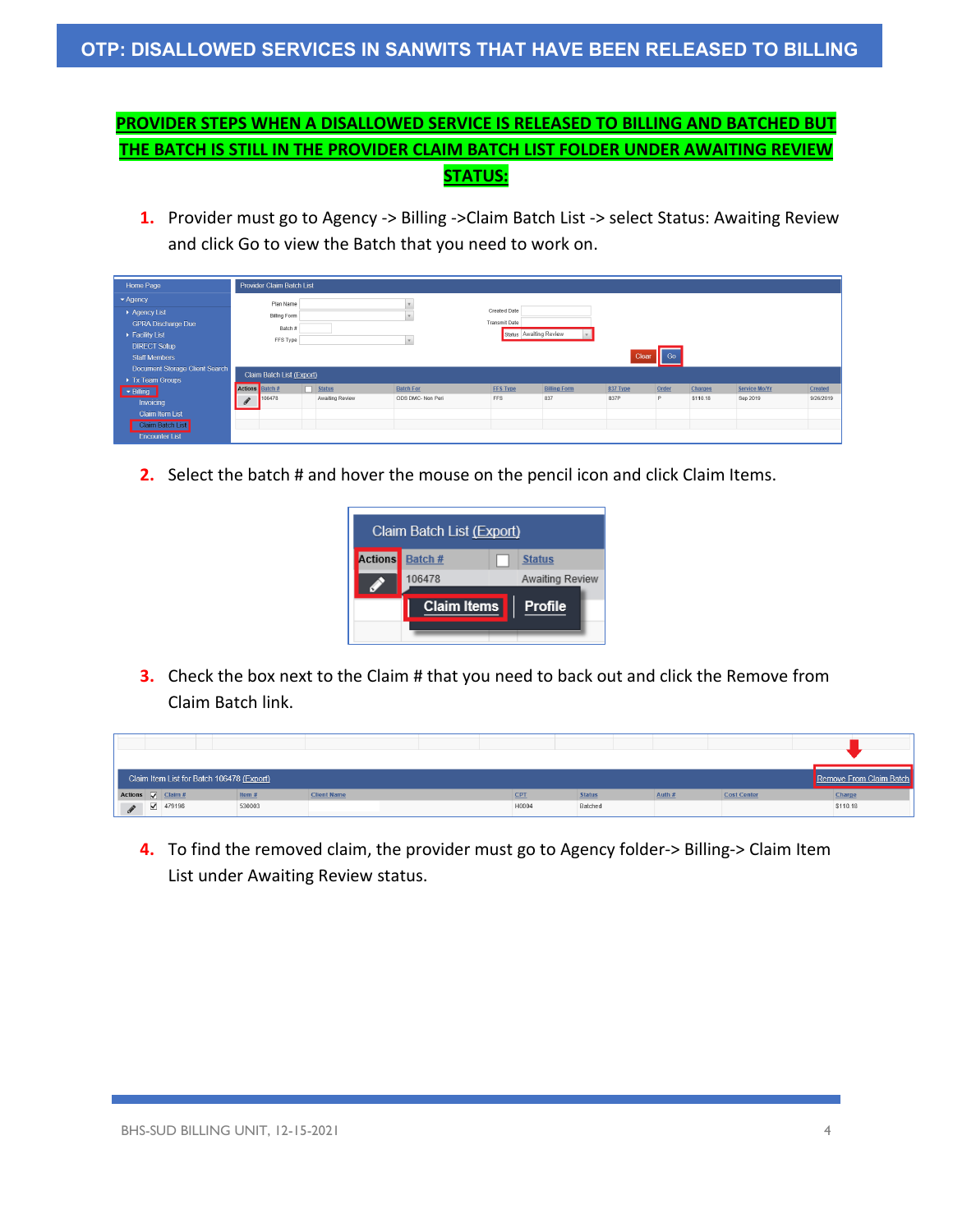- **5.** From the Claim Item List screen, Providers have the option to reject a single claim or reject in bulk.
	- *A. To reject a single claim or individually:*
		- $\triangleright$  Click the Actions pencil and open the Profile of Item # or service date that is determined by QM as disallowed.

| Home Page                      | Claim Item Search                     |                                |                        |              |                     |                                      |                 |                 |                     |               |                         |
|--------------------------------|---------------------------------------|--------------------------------|------------------------|--------------|---------------------|--------------------------------------|-----------------|-----------------|---------------------|---------------|-------------------------|
| - Agency                       | Pian                                  |                                | <b>Group Enrolment</b> |              |                     | $\vert \mathbf{r}_i \vert$<br>ENC ID |                 |                 |                     |               |                         |
| » Agency List                  | Client First Name                     |                                | Client Last Name       |              |                     | Charge                               |                 |                 |                     |               |                         |
| GPRA Dischargo Duo             | Subscriber/Resp Party First           |                                | S/R Party Last Name    |              |                     | Service                              |                 |                 |                     |               |                         |
| > Facility List                | Name<br>Subscriber/Resp Party Account |                                | Rendering Staff        |              |                     | Service Date                         |                 |                 |                     |               |                         |
| <b>DIRECT Setup</b>            | Authorization #                       |                                |                        |              |                     |                                      |                 |                 |                     |               |                         |
| <b>Staff Members</b>           |                                       |                                |                        |              |                     |                                      |                 |                 |                     |               |                         |
| Document Storage Client Search | Item Status All Awaiting Review       |                                | Facility               |              |                     |                                      |                 |                 |                     |               |                         |
| Tx Team Croups                 | FFS Type                              |                                |                        |              |                     |                                      |                 |                 |                     |               |                         |
| <b>E-Biling</b>                | Add-On Level                          |                                |                        |              |                     |                                      |                 |                 |                     |               |                         |
| Invoicing                      | Group Session ID                      |                                |                        |              |                     |                                      |                 |                 |                     |               |                         |
| Claim Hem List                 |                                       |                                |                        |              | Clear Go            |                                      |                 |                 |                     |               |                         |
| <b>Claim Batch List</b>        | <b>Administrativo Actions</b>         |                                |                        |              |                     |                                      |                 |                 |                     |               |                         |
| Encountor List                 | Create Agency Batches                 | <b>Create Facility Batches</b> |                        |              |                     |                                      |                 |                 |                     |               |                         |
| <b>EOB Transaction List</b>    |                                       |                                |                        |              |                     |                                      |                 |                 |                     |               |                         |
| Payment List                   |                                       |                                |                        |              |                     |                                      |                 |                 |                     |               | Update Status           |
| <b>Biling Transaction List</b> | Claim Item List (Export)              |                                |                        |              |                     |                                      |                 |                 |                     |               |                         |
| <b>Client Balance</b>          | Actions Hom #<br><b>Clent Name</b>    |                                | <b>EES Type</b>        | Add On Level | <b>Service Date</b> | Service                              | <b>Duration</b> | <b>Status</b>   | <b>Release Date</b> | <b>Chargo</b> | <b>Group Session ID</b> |
| Clearing House Item            |                                       |                                | FFS                    | None         | 9/26/2019           | HOOGS/LIA/HO                         | <b>70 Min</b>   | Awaiting Review | 9/26/2019           | 5110.18       |                         |
| Clearing House Batch           | Profile                               |                                |                        |              |                     |                                      |                 |                 |                     |               |                         |
| <b>Cost Center</b>             |                                       |                                |                        |              |                     |                                      |                 |                 |                     |               |                         |

Under Administrative Actions, click the Reject (Back Out) hyperlink.

| ENC ID: 530530                |                                                                 |                          | Delivered Service: H0004/UA/HG    |                               |                                 |             |
|-------------------------------|-----------------------------------------------------------------|--------------------------|-----------------------------------|-------------------------------|---------------------------------|-------------|
| Group Session ID:             |                                                                 |                          |                                   |                               |                                 |             |
|                               |                                                                 |                          | Service Start: 9/26/2019 12:00 AM |                               |                                 |             |
| Program: OTP                  |                                                                 |                          | Service End: 9/26/2019 12:00 AM   |                               |                                 |             |
|                               | Diagnoses: F10.120 / /                                          |                          | Duration: 70 Min                  |                               |                                 |             |
| Pregnant:                     |                                                                 |                          | # Sessions/Units: 1               |                               |                                 |             |
|                               | <b>Status: Awaiting Review</b>                                  |                          | Rendering Staff: Staff, Rendering |                               |                                 |             |
| <b>Service Fee</b>            |                                                                 |                          |                                   |                               | FFS Type Fee for Service        |             |
| Billing<br>Units              | \$110.18<br>7.00 X Rate / Unit $515.74$ =                       |                          |                                   | Cost Center                   |                                 | $\mathbf v$ |
|                               |                                                                 |                          |                                   | <b>Billing Note</b>           |                                 |             |
|                               | Group Enrollment Medi-Cal - Non Perinatal JODS DMC- Non Peril 1 |                          |                                   | Encounter Post Date 9/26/2019 |                                 |             |
|                               |                                                                 |                          | <b>Tier Type</b>                  |                               | Created Date 9/26/2019 10:29 AM |             |
|                               | Payor Billing Service   Individual Counseling OTP: H0004/UA/HG  |                          |                                   |                               |                                 |             |
|                               | Service Location Non-residential SUD TX Facility                |                          |                                   |                               |                                 |             |
|                               | Unit Desc 1 unit = 10 Min                                       |                          |                                   |                               |                                 |             |
| <b>Administrative Actions</b> |                                                                 |                          |                                   |                               |                                 |             |
| Hold                          | Release                                                         | <b>Reject (Back Out)</b> |                                   |                               |                                 |             |
|                               |                                                                 |                          |                                   | Save<br>Cancel                | Finish                          |             |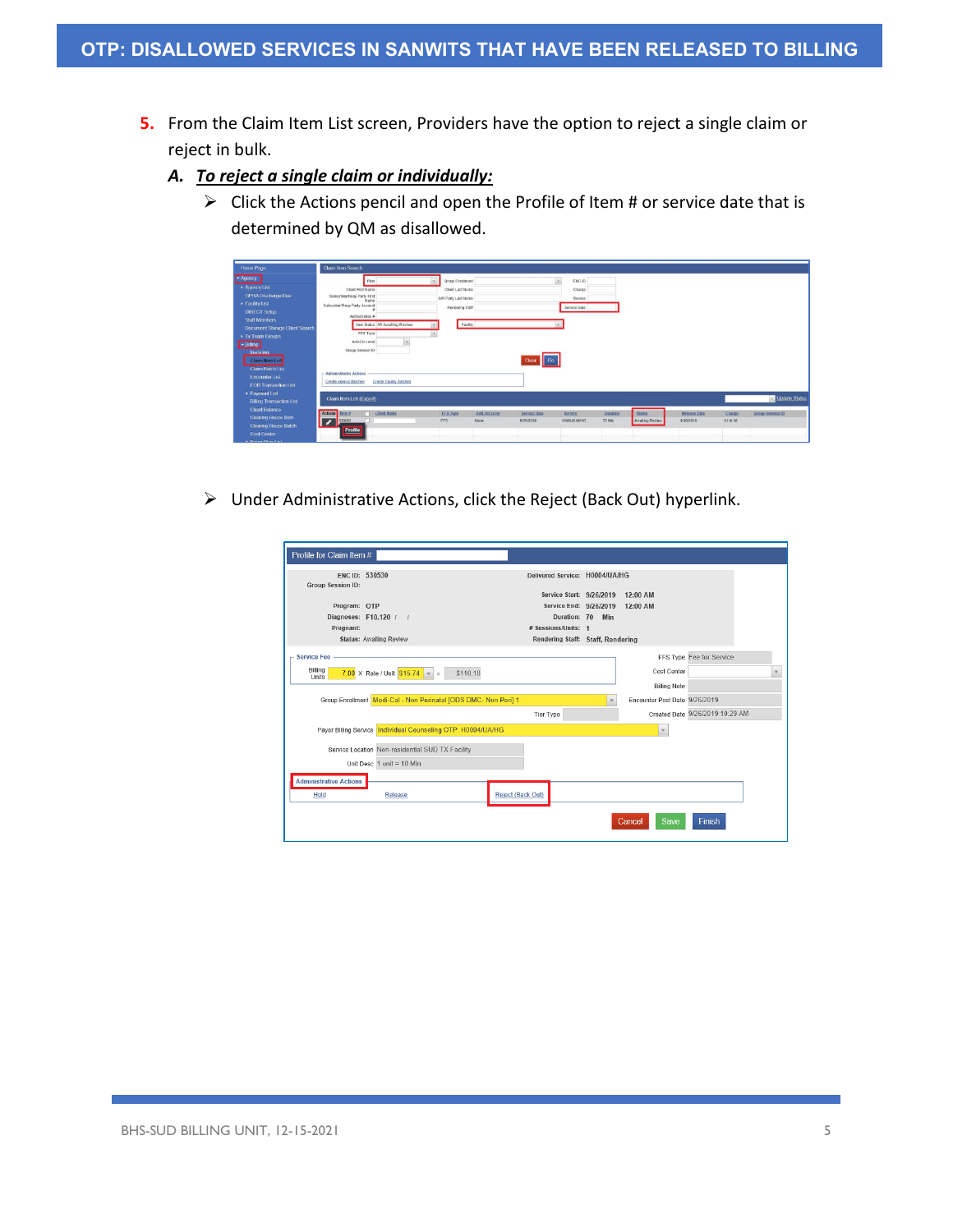### *B. To reject multiple claims/ in bulk:*

- $\triangleright$  Item Status is defaulted to Awaiting Review. Complete the Plan, Facility, and Service Date fields. Click Go.
- $\triangleright$  Put a check mark on all the claims that you need to reject, then click the Reject button.

| <b>Claim Item Search</b>                                                                                                                                   |                                                                           |                             |                                                                                                                                   |             |                 |                                                                              |                            |          |               |                                      |
|------------------------------------------------------------------------------------------------------------------------------------------------------------|---------------------------------------------------------------------------|-----------------------------|-----------------------------------------------------------------------------------------------------------------------------------|-------------|-----------------|------------------------------------------------------------------------------|----------------------------|----------|---------------|--------------------------------------|
| <b>Client First Name</b><br>Subscriber/Resp Party First<br>Name<br>Subscriber/Resp Party Account<br>Authorization #<br><b>Adjud Status</b><br>Add-On Level | Plan ODS DMC- Non Peri<br>Item Status All Awaiting Review<br>$\mathbf{v}$ | $\mathbf v$<br>$\mathbf{v}$ | <b>Group Enrollment</b><br><b>Client Last Name</b><br>S/R Party Last Name<br>Rendering Staff<br>Facility OTP Facility<br>FFS Type |             | $\mathbf{v}$    | ENC ID<br>$\mathbf{v}$<br>Charge<br>Service<br>Claim Item ID<br>$\mathbf{v}$ | Service Date 12012021:1231 |          |               |                                      |
| Group Session ID<br><b>Unique Client Number</b><br><b>Hold Reason</b>                                                                                      |                                                                           | $\mathbf v$                 | <b>PCCN</b><br>Reverse Reason                                                                                                     |             | Clear           | <b>Claim Batch</b><br>ID<br>$\overline{\phantom{a}}$<br>Go                   |                            |          |               |                                      |
| <b>Administrative Actions</b>                                                                                                                              |                                                                           |                             |                                                                                                                                   |             |                 |                                                                              |                            |          |               |                                      |
| <b>Create Agency Batches</b>                                                                                                                               | <b>Create Facility Batches</b>                                            |                             |                                                                                                                                   |             |                 |                                                                              |                            |          |               |                                      |
| Claim Item List (Export)                                                                                                                                   |                                                                           | Reverse                     | Adjust                                                                                                                            | Reject      |                 |                                                                              |                            |          |               | <b>Update Status</b><br>$\mathbf{v}$ |
| $\blacksquare$<br><b>Actions</b><br>Item $#$<br><b>Client Name</b>                                                                                         | <b>FFS Type</b>                                                           | <b>Add-On Level</b>         | <b>Service Date</b>                                                                                                               | Service     | <b>Duration</b> | <b>Status</b>                                                                | <b>Release Date</b>        | Charge   | <b>ENC ID</b> | <b>Group Session ID</b>              |
| $\blacksquare$<br>533481<br><b>Contract</b>                                                                                                                | <b>FFS</b>                                                                | None                        | 12/1/2021                                                                                                                         | H0004/UA/HG | 60 Min          | <b>Awaiting Review</b>                                                       | 12/6/2021                  | \$201.30 | 533896        |                                      |
| $\blacksquare$<br>533482<br><b>Contract</b>                                                                                                                | <b>FFS</b>                                                                | None                        | 12/2/2021                                                                                                                         | H0005/UA/HG | 50 Min          | <b>Awaiting Review</b>                                                       | 12/6/2021                  | \$16.80  | 533897        |                                      |

**6.** On the next screen, select the Rejection Reason "Other". Enter your comment/reason why you're rejecting the claim. Click the Confirm button.

|                                    |       |                   | This action will cause this service to be rejected back to the clinician. If you are sure you want to do this, then enter a reason and click confirm. |
|------------------------------------|-------|-------------------|-------------------------------------------------------------------------------------------------------------------------------------------------------|
| Rejection Reason<br>Other Comments | Other |                   |                                                                                                                                                       |
|                                    |       | Cancel<br>Confirm |                                                                                                                                                       |

**Note:** The rejected claim will go back to the Encounter screen.

**7.** Go to Encounter List and click the pencil icon to open the Encounter Profile.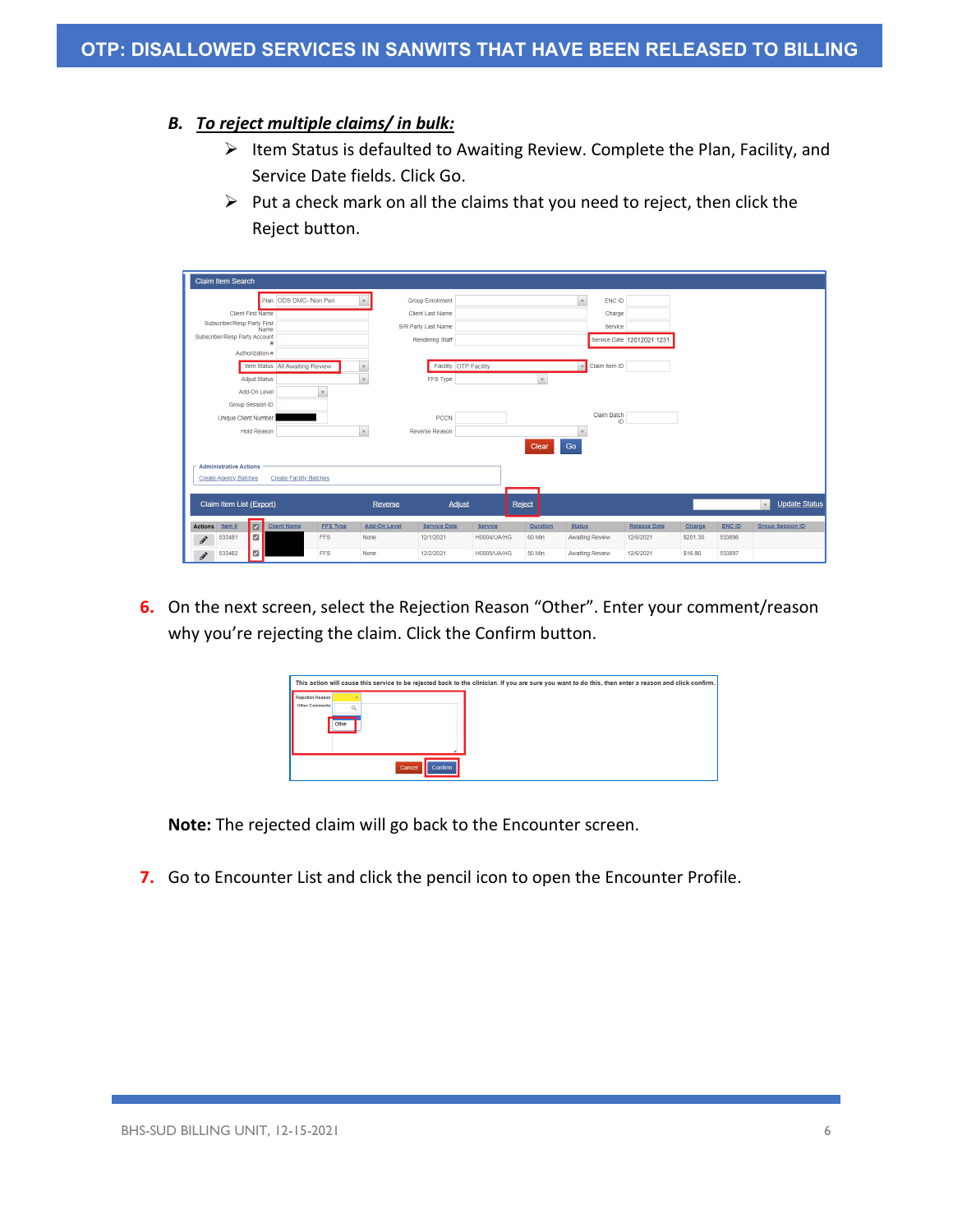**8.** On the Encounter Profile screen, change the Note Type from the current status to Non-Billable (if a service is disallowed).

| Encounter <b>KK &lt;</b> | of $7$ > $M$<br>12                |      |
|--------------------------|-----------------------------------|------|
|                          | Note Type <b>DMC Billable</b>     | ×    |
| ENC ID                   |                                   |      |
| Program Name             |                                   | 6/3. |
| Service                  | <b>DMC Billable</b>               |      |
|                          | <b>County Billable</b>            |      |
|                          | <b>Bed Management Census Note</b> |      |
| Service Location         | Non Billable                      |      |

- **9.** Update the Billable field to "No" and DMC Billable to "No".
- **10.** The Disallowed field must be a Yes, then select the appropriate Disallowance Reason from the drop-down menu.

| Encounter K                                         |                                                              | of $16$    | ж          |                                    |                                |                                         |                   |                    |
|-----------------------------------------------------|--------------------------------------------------------------|------------|------------|------------------------------------|--------------------------------|-----------------------------------------|-------------------|--------------------|
|                                                     | Note Type Non Billable                                       |            |            |                                    |                                |                                         |                   |                    |
| <b>ENC ID</b>                                       |                                                              |            |            |                                    |                                |                                         |                   |                    |
| Program Name                                        | OTP Facility/ODS OTP: 8/1/2021 -                             |            |            |                                    |                                |                                         |                   |                    |
|                                                     | Service Individual Counseling OTP                            |            |            |                                    |                                |                                         |                   | <b>Billable No</b> |
| Disallowance Reason (3) Same day billing not consis |                                                              |            |            |                                    |                                |                                         |                   | Disallowed Yes     |
|                                                     |                                                              |            |            |                                    | 曲<br>Start Date 12/6/2021      |                                         | <b>End Date</b>   | 雦                  |
|                                                     | Service Location Non-residential Substance Abuse TX Facility |            |            | Start Time 11:00 AM<br>$\mathbf v$ |                                |                                         | End Time 12:00 PM |                    |
| Travel Duration 0                                   |                                                              | Min        |            | Documentation Duration 0           |                                | Min                                     |                   |                    |
| Session Duration 60                                 |                                                              | <b>Min</b> |            | <b>Total Duration 60</b>           |                                | <b>Min</b>                              |                   |                    |
|                                                     | Contact Type Face To Face                                    |            |            |                                    |                                |                                         |                   |                    |
|                                                     |                                                              |            | Emergency  |                                    | # of Service<br>Units/Sessions |                                         |                   |                    |
|                                                     |                                                              |            | Visit Type | AS-Assessment                      | $\mathbf v$                    | Medi-Cal<br>N <sub>o</sub><br>Billable: |                   |                    |
| Pregnant/Postpartum   No                            |                                                              |            |            |                                    |                                |                                         |                   |                    |

**11.** Save and click Finalize Encounter.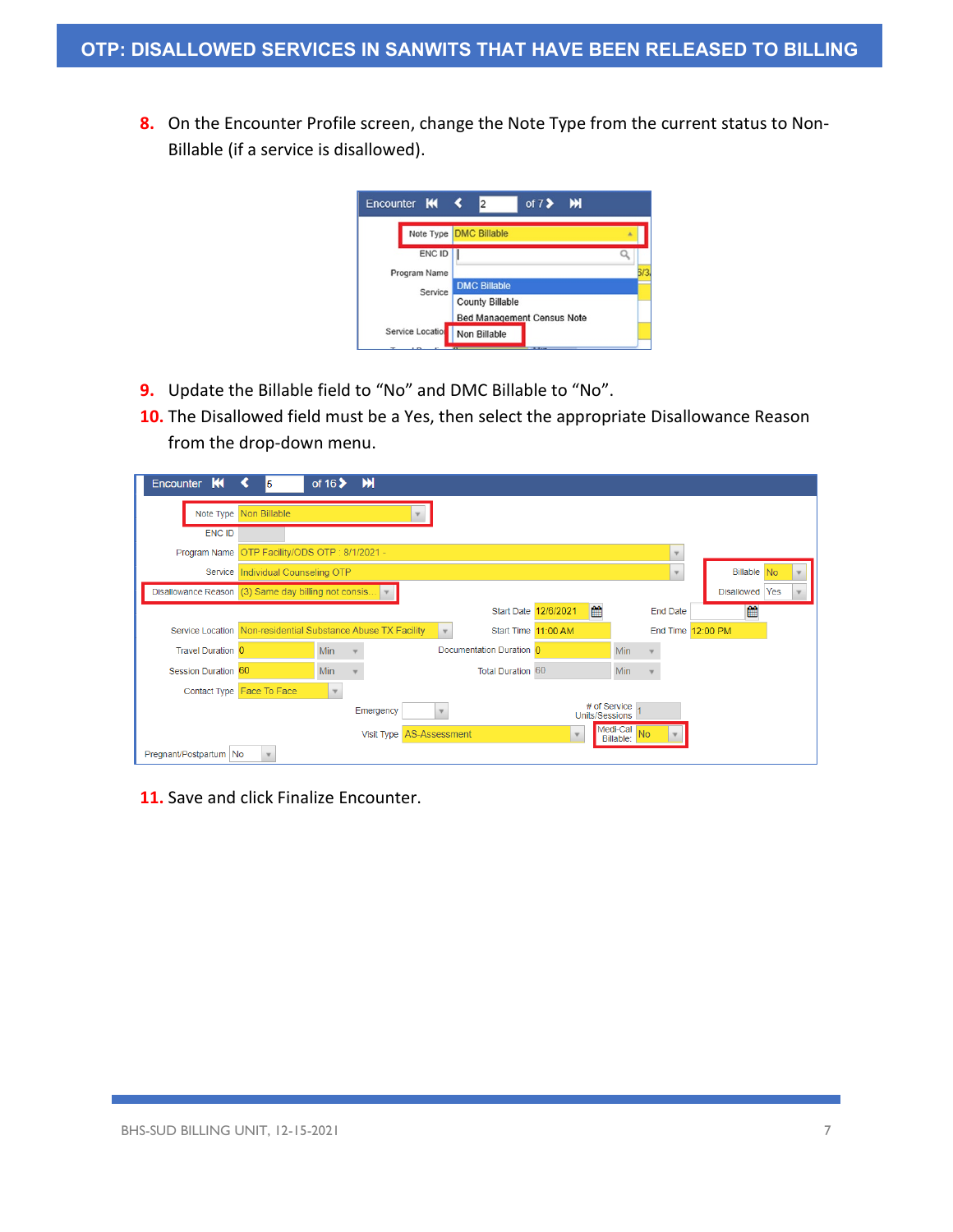## **OTP: DISALLOWED SERVICES IN SANWITS THAT HAVE BEEN RELEASED TO BILLING**

# **PROVIDER STEPS WHEN A DISALLOWED SERVICE IS RELEASED TO BILLING, BATCHED, AND SUBMITTED TO THE CLEARING HOUSE BUT NOT YET SUBMITTED TO THE STATE:**

- **1.** Provider must contact the Billing Unit at 619-338-2584 or send an email to [ADSBillingUnit.HHSA@sdcounty.ca.gov](mailto:ADSBillingUnit.HHSA@sdcounty.ca.gov) if a disallowed service needs to be removed from the submitted batch to the Clearing House.
- **2.** Billing Unit will reject the batch and will notify the provider to proceed with the steps.
- **3.** Once the batch is rejected by Billing Unit, the provider should login to SanWITS -> Agency -> Billing -> Claim Batch List folder.
- **4.** Click the Status dropdown and select "Rejected-Awaiting Review" then click the Go button.

| Home Page                                   |   | Provider Claim Batch List |                          |                   |                      |                            |                     |          |           |          |               |           |              |
|---------------------------------------------|---|---------------------------|--------------------------|-------------------|----------------------|----------------------------|---------------------|----------|-----------|----------|---------------|-----------|--------------|
| * Agency                                    |   | Plan Name                 |                          |                   |                      |                            |                     |          |           |          |               |           |              |
| Agency List                                 |   | <b>Billing Form</b>       |                          |                   | Created Date         |                            |                     |          |           |          |               |           |              |
| <b>GPRA Discharge Due</b>                   |   | Batch # 106478            |                          |                   | <b>Transmit Date</b> |                            |                     |          |           |          |               |           |              |
| Facility List                               |   | FFS Type                  |                          |                   |                      | Status Rejected-Awaiting R |                     |          |           |          |               |           |              |
| <b>DIRECT Setup</b><br><b>Staff Members</b> |   |                           |                          |                   |                      |                            |                     | Clear    | $\Box$ Go |          |               |           |              |
| <b>Document Storage Client Search</b>       |   |                           |                          |                   |                      |                            |                     |          |           |          |               |           |              |
| Tx Team Groups                              |   | Claim Batch List (Export) |                          |                   |                      |                            |                     |          |           |          |               |           | Download 837 |
| <b>E</b> Billing                            |   | Actions Batch #           | $\Box$ Status            | <b>Batch For</b>  |                      | <b>FFS Type</b>            | <b>Billing Form</b> | 837 Type | Order     | Charges  | Service Mo/Yr | Created   | Transmit     |
| Invoicing                                   | I | 106478                    | Relected-Awaiting Review | ODS DMC- Non Peri |                      | <b>FFS</b>                 | 837                 | 837P     | P.        | \$110.18 | Sep 2019      | 9/26/2019 | 9/30/2019    |
| <b>Claim Item List</b>                      |   |                           |                          |                   |                      |                            |                     |          |           |          |               |           |              |
| Claim Batch List                            |   |                           |                          |                   |                      |                            |                     |          |           |          |               |           |              |
| <b>Encounter List</b>                       |   |                           |                          |                   |                      |                            |                     |          |           |          |               |           |              |

**Note**: The provider should know the batch # / Service Month and Year/ the Total Charges to identify the batch to process in the Claim Item List folder.

**5.** Hover the mouse on the Actions pencil next to the Batch # and click the Claim Items hyperlink to open the list.

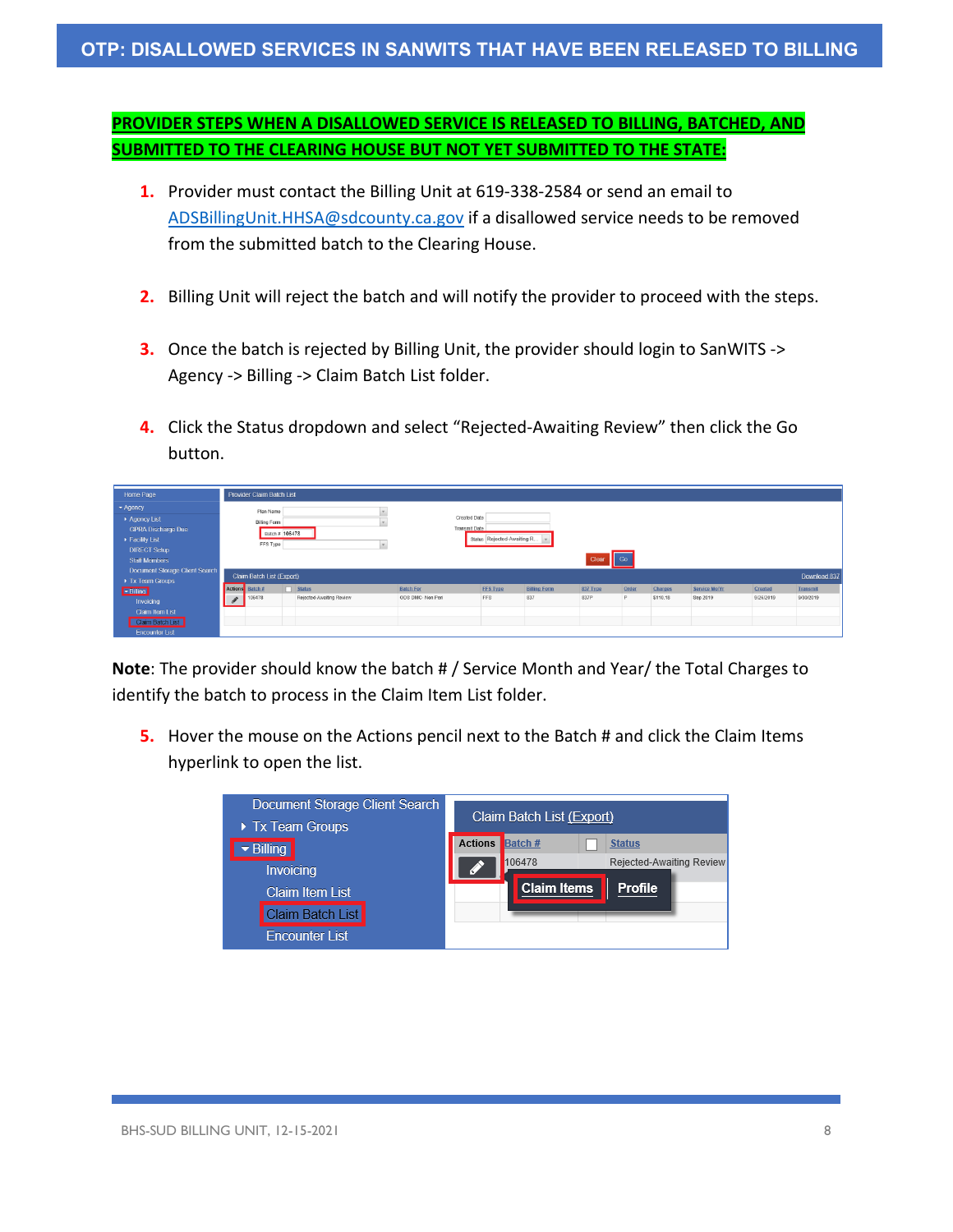**6.** Check the box next to the Claim # that you need to back out and click the Remove from Claim Batch link.

| Tx Team Groups                  |   | Claim Batch List (Export) |                                           |                    |                       |                 |                     |               |       |          |                    |           | Download 837            |
|---------------------------------|---|---------------------------|-------------------------------------------|--------------------|-----------------------|-----------------|---------------------|---------------|-------|----------|--------------------|-----------|-------------------------|
| $-$ Billing                     |   | <b>Actions</b> Batch #    | $\Box$ Status                             |                    | <b>Batch For</b>      | <b>FFS Type</b> | <b>Billing Form</b> | 837 Type      | Order | Charges  | Service Mo/Yr      | Created   | <b>Transmit</b>         |
| Invoicing                       | P | 106478                    | Rejected-Awaiting Review                  |                    | ODS DMC- Non Peri     | <b>FFS</b>      | 837                 | 837P          | P     | \$110.18 | Sep 2019           | 9/26/2019 | 9/30/2019               |
| <b>Claim Item List</b>          |   |                           |                                           |                    |                       |                 |                     |               |       |          |                    |           |                         |
| Claim Batch List                |   |                           |                                           |                    |                       |                 |                     |               |       |          |                    |           |                         |
| <b>Encounter List</b>           |   |                           |                                           |                    |                       |                 |                     |               |       |          |                    |           |                         |
| <b>EOB Transaction List</b>     |   |                           | Claim Item List for Batch 106478 (Export) |                    |                       |                 |                     |               |       |          |                    |           | Remove From Claim Batch |
| ▶ Payment List                  |   |                           |                                           |                    |                       |                 |                     |               |       |          |                    |           |                         |
| <b>Billing Transaction List</b> |   | Actions <b>V</b> Claim #  | Item $\overline{B}$                       | <b>Client Name</b> |                       |                 | CPT                 | <b>Status</b> |       | Auth #   | <b>Cost Center</b> | Charge    |                         |
| <b>Client Balance</b>           | A | 479196                    | 530003                                    |                    | Release, November2018 |                 | H0004               | Batched       |       |          |                    | \$110.18  |                         |

**Note:** You should only check the top box between the Actions and Claim # titles if you need to select and remove all the claims within the batch.

- **7.** Provider must go to Agency -> Billing -> Claim Item List -> select Status: Awaiting Review.
- **8.** From the Claim Item List screen, Providers have the option to reject a single claim or reject in bulk.
	- *A. To reject a single claim or individually:*
		- $\triangleright$  Click the Actions pencil and open the Profile of Item # or service date that is determined by QM as disallowed.

| Home Page                                                         | Claim Item Search                    |                                 |                     |              |                     |              |          |                 |                     |          |                         |
|-------------------------------------------------------------------|--------------------------------------|---------------------------------|---------------------|--------------|---------------------|--------------|----------|-----------------|---------------------|----------|-------------------------|
| - Agency                                                          | Plan                                 |                                 | Group Enrollment    |              | $\tau$              | ENC ID       |          |                 |                     |          |                         |
| Agency List                                                       | <b>Client First Name</b>             |                                 | Client Last Name    |              |                     | Charge       |          |                 |                     |          |                         |
| <b>GPRA Discharge Due</b>                                         | Subscriber/Resp Party First<br>Name  |                                 | S/R Party Last Name |              |                     | Service      |          |                 |                     |          |                         |
| Facility List                                                     | Subscriber/Resp Party Account        |                                 | Rendering Staff     |              |                     | Service Date |          |                 |                     |          |                         |
| <b>DIRECT Setup</b>                                               | Authorization #                      |                                 |                     |              |                     |              |          |                 |                     |          |                         |
| <b>Staff Members</b>                                              |                                      | Item Status All Awaiting Review | Facility            |              |                     |              |          |                 |                     |          |                         |
| Document Storage Client Search                                    | FFS Type                             |                                 |                     |              |                     |              |          |                 |                     |          |                         |
| Tx Team Groups                                                    | Add-On Level                         |                                 |                     |              |                     |              |          |                 |                     |          |                         |
| Billing                                                           |                                      |                                 |                     |              |                     |              |          |                 |                     |          |                         |
| Invoicing                                                         | Group Session ID                     |                                 |                     |              |                     |              |          |                 |                     |          |                         |
| Claim Item List                                                   |                                      |                                 |                     |              | Clear Go            |              |          |                 |                     |          |                         |
| <b>Claim Batch List</b>                                           | <b>Administrative Actions</b>        |                                 |                     |              |                     |              |          |                 |                     |          |                         |
| <b>Encounter List</b>                                             | <b>Create Agency Batches</b>         | <b>Create Facility Batches</b>  |                     |              |                     |              |          |                 |                     |          |                         |
| <b>EOB Transaction List</b>                                       |                                      |                                 |                     |              |                     |              |          |                 |                     |          |                         |
| Payment List                                                      | Claim Item List (Export)             |                                 |                     |              |                     |              |          |                 |                     |          | Update Status           |
| <b>Billing Transaction List</b>                                   |                                      |                                 |                     |              |                     |              |          |                 |                     |          |                         |
| <b>Client Balance</b>                                             | Actions Item #                       | Client Name                     | <b>FFS Type</b>     | Add-On Level | <b>Service Date</b> | Service      | Duration | <b>Status</b>   | <b>Release Date</b> | Charge   | <b>Group Session ID</b> |
| Clearing House Item                                               | 530002<br>$\blacktriangleright$<br>П |                                 | FFS                 | None         | 9/26/2019           | H0004/UA/HG  | 70 Min   | Awaiting Review | 9/26/2019           | \$110.18 |                         |
| Cleaning House Batch                                              | Profile                              |                                 |                     |              |                     |              |          |                 |                     |          |                         |
| <b>Cost Center</b><br>the company's company's company's company's |                                      |                                 |                     |              |                     |              |          |                 |                     |          |                         |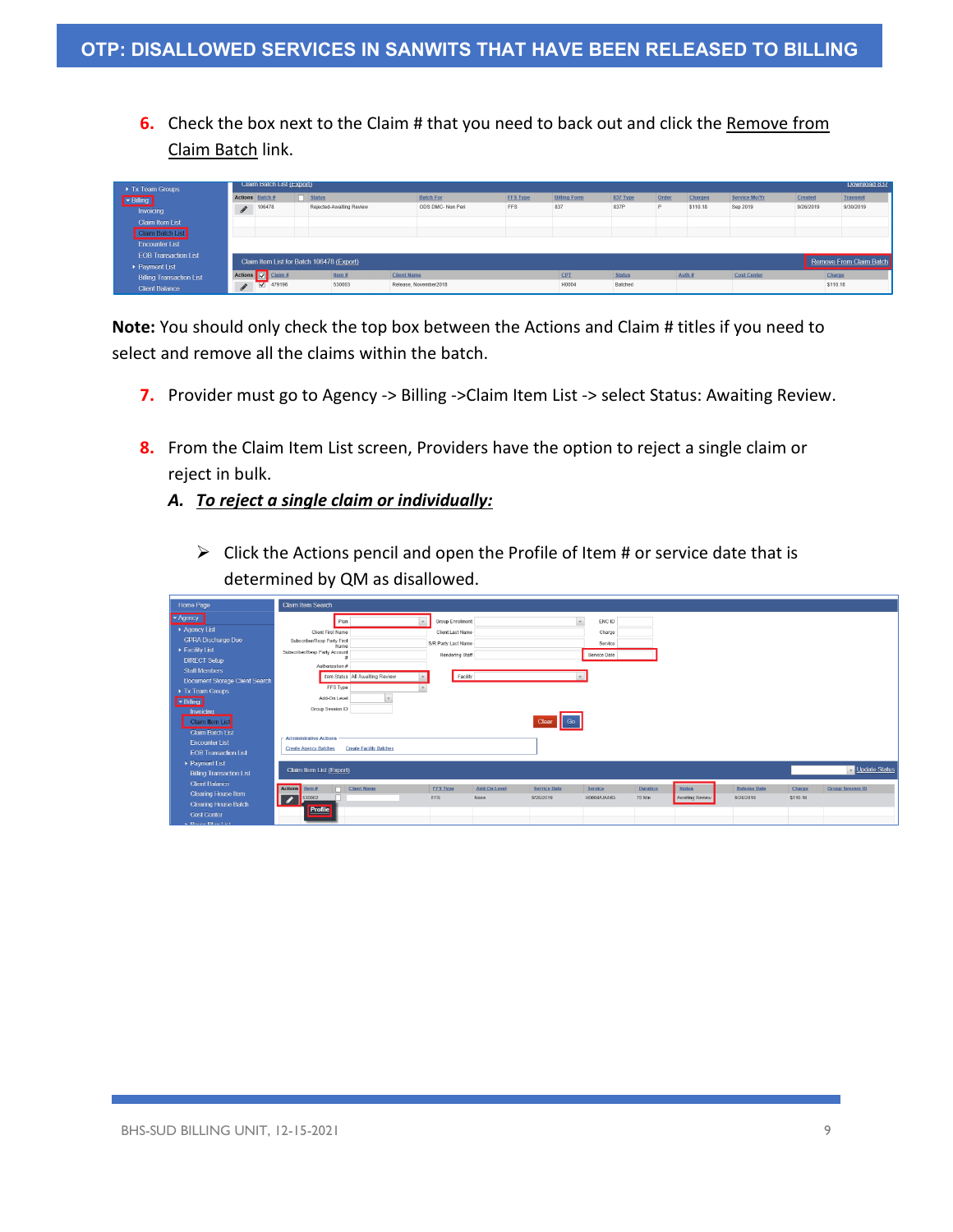Under Administrative Actions, click the Reject (Back Out) hyperlink.

|                               | ENC ID: 530530                                                  | Delivered Service: H0004/UA/HG                     |     |                               |                                 |  |
|-------------------------------|-----------------------------------------------------------------|----------------------------------------------------|-----|-------------------------------|---------------------------------|--|
| <b>Group Session ID:</b>      |                                                                 |                                                    |     |                               |                                 |  |
| Program: OTP                  |                                                                 | Service Start: 9/26/2019<br>Service End: 9/26/2019 |     | 12:00 AM<br>12:00 AM          |                                 |  |
|                               | Diagnoses: F10.120 / /                                          | Duration: 70                                       | Min |                               |                                 |  |
| Pregnant:                     |                                                                 | # Sessions/Units: 1                                |     |                               |                                 |  |
|                               | <b>Status: Awaiting Review</b>                                  | Rendering Staff: Staff, Rendering                  |     |                               |                                 |  |
|                               |                                                                 |                                                    |     |                               |                                 |  |
| <b>Service Fee</b>            |                                                                 |                                                    |     |                               | FFS Type Fee for Service        |  |
| Billing<br><b>Units</b>       | 7.00 X Rate / Unit $$15.74$ $\sqrt{ }$ =<br>\$110.18            |                                                    |     | Cost Center                   |                                 |  |
|                               |                                                                 |                                                    |     | <b>Billing Note</b>           |                                 |  |
|                               | Group Enrollment Medi-Cal - Non Perinatal [ODS DMC- Non Peri] 1 |                                                    | ٠   | Encounter Post Date 9/26/2019 |                                 |  |
|                               |                                                                 | <b>Tier Type</b>                                   |     |                               | Created Date 9/26/2019 10:29 AM |  |
|                               | Payor Billing Service Individual Counseling OTP: H0004/UA/HG    |                                                    |     | $\mathbf{v}$                  |                                 |  |
|                               | Service Location Non-residential SUD TX Facility                |                                                    |     |                               |                                 |  |
|                               | Unit Desc $1$ unit = 10 Min                                     |                                                    |     |                               |                                 |  |
|                               |                                                                 |                                                    |     |                               |                                 |  |
| <b>Administrative Actions</b> |                                                                 |                                                    |     |                               |                                 |  |

### *B. To reject multiple claims/ in bulk:*

- $\triangleright$  Item Status is defaulted to Awaiting Review. Complete the Plan, Facility, and Service Date fields. Click Go.
- $\triangleright$  Put a check mark on all the claims that you need to reject, then click the Reject button.

|                            | <b>Claim Item Search</b>                                                                 |                                        |                                                                   |                 |              |                                                                                                                                   |             |                 |                                                                             |                            |          |        |                                      |
|----------------------------|------------------------------------------------------------------------------------------|----------------------------------------|-------------------------------------------------------------------|-----------------|--------------|-----------------------------------------------------------------------------------------------------------------------------------|-------------|-----------------|-----------------------------------------------------------------------------|----------------------------|----------|--------|--------------------------------------|
|                            | <b>Client First Name</b><br>Subscriber/Resp Party First<br>Subscriber/Resp Party Account | Authorization #<br><b>Adjud Status</b> | Plan ODS DMC- Non Peri<br>Name<br>Item Status All Awaiting Review |                 | $\mathbf{r}$ | <b>Group Enrollment</b><br><b>Client Last Name</b><br>S/R Party Last Name<br>Rendering Staff<br>Facility OTP Facility<br>FFS Type |             | $\mathbf{v}$    | ENC ID<br>$\mathbf v$<br>Charge<br>Service<br>Claim Item ID<br>$\mathbf{v}$ | Service Date 12012021:1231 |          |        |                                      |
|                            | Group Session ID<br><b>Unique Client Number</b>                                          | Add-On Level<br><b>Hold Reason</b>     |                                                                   | $\mathbf{v}$    | v.           | <b>PCCN</b><br>Reverse Reason                                                                                                     |             | Clear           | <b>Claim Batch</b><br>ID<br>Go                                              |                            |          |        |                                      |
|                            | <b>Administrative Actions</b><br><b>Create Agency Batches</b>                            |                                        | <b>Create Facility Batches</b>                                    |                 |              |                                                                                                                                   |             |                 |                                                                             |                            |          |        |                                      |
|                            | Claim Item List (Export)                                                                 |                                        |                                                                   |                 | Reverse      | Adjust                                                                                                                            |             | Reject          |                                                                             |                            |          |        | <b>Update Status</b><br>$\mathbf{v}$ |
| <b>Actions</b>             | Item $#$                                                                                 | $\blacksquare$                         | <b>Client Name</b>                                                | <b>FFS Type</b> | Add-On Level | <b>Service Date</b>                                                                                                               | Service     | <b>Duration</b> | <b>Status</b>                                                               | <b>Release Date</b>        | Charge   | ENC ID | <b>Group Session ID</b>              |
| $\boldsymbol{\mathscr{F}}$ | 533481                                                                                   | $\Box$                                 |                                                                   | <b>FFS</b>      | None         | 12/1/2021                                                                                                                         | H0004/UA/HG | 60 Min          | <b>Awaiting Review</b>                                                      | 12/6/2021                  | \$201.30 | 533896 |                                      |
| $\boldsymbol{\mathscr{E}}$ | 533482                                                                                   | $\overline{\mathbb{Z}}$                |                                                                   | <b>FFS</b>      | None         | 12/2/2021                                                                                                                         | H0005/UA/HG | 50 Min          | <b>Awaiting Review</b>                                                      | 12/6/2021                  | \$16.80  | 533897 |                                      |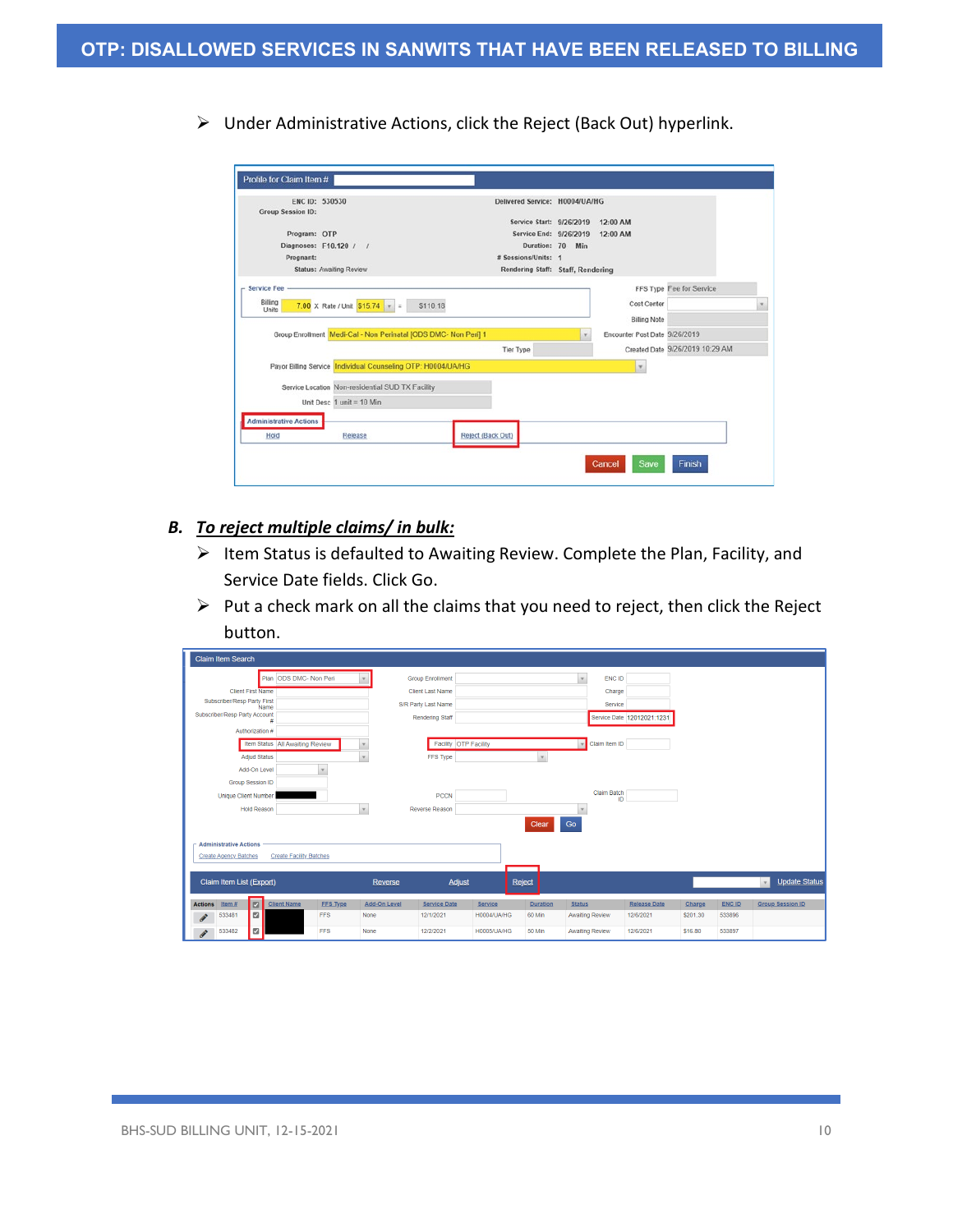**9.** On the next screen, select the Rejection Reason "Other". Enter your comment/reason why you're rejecting the claim. Click the Confirm button.

|                                    |       |                   | This action will cause this service to be rejected back to the clinician. If you are sure you want to do this, then enter a reason and click confirm. |
|------------------------------------|-------|-------------------|-------------------------------------------------------------------------------------------------------------------------------------------------------|
| Rejection Reason<br>Other Comments | Other |                   |                                                                                                                                                       |
|                                    |       | Confirm<br>Cancel |                                                                                                                                                       |

**Note:** The rejected claim will go back to the Encounter screen.

- **10.** Go to Encounter List and click the pencil icon to open the Encounter Profile.
- **11.** On the Encounter Profile screen, change the Note Type from the current status to Non-Billable (if a service is disallowed).



**12.** Update the Billable field to "No" and the DMC Billable to "No".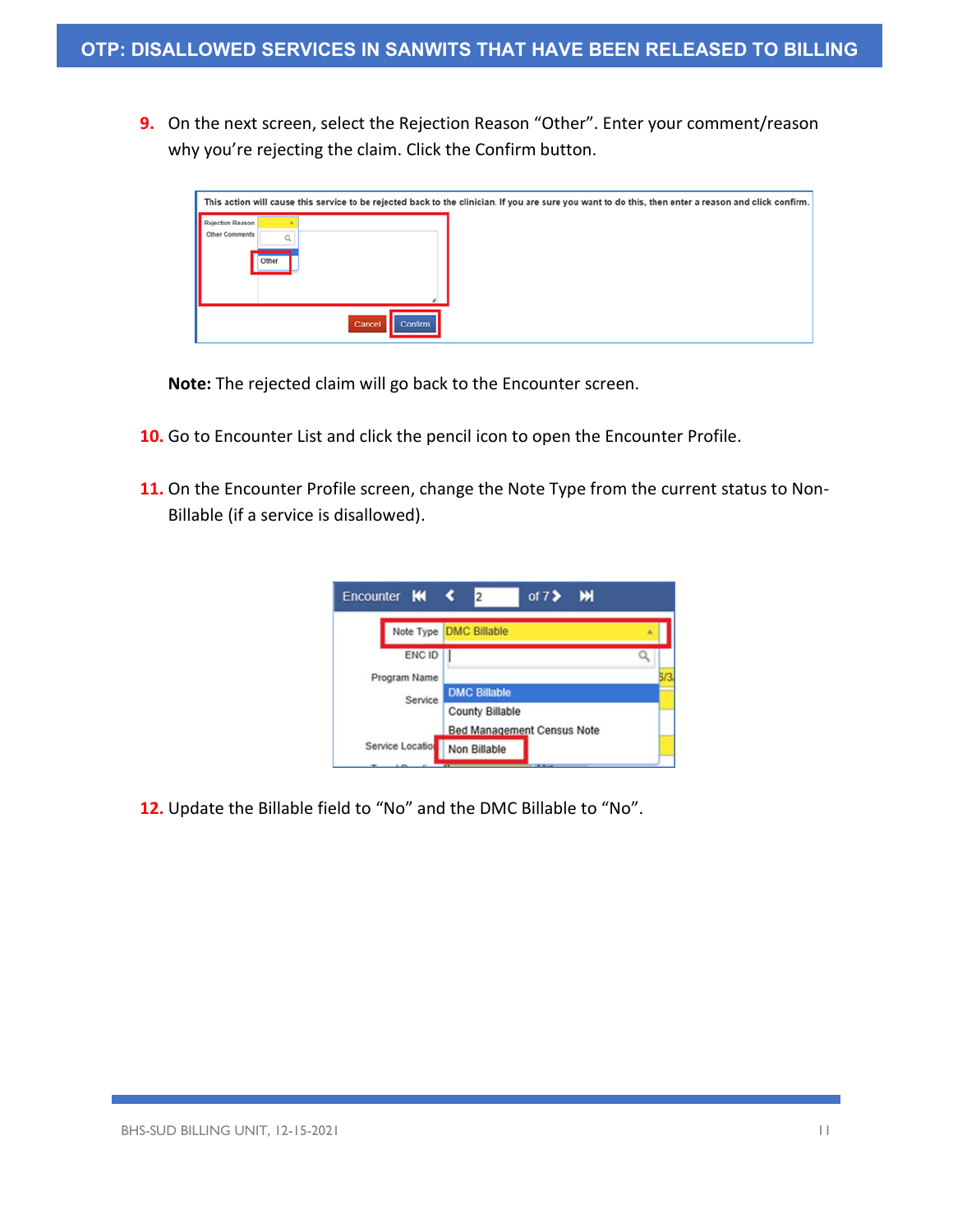**13.** The Disallowed field must be a Yes, then select the appropriate Disallowance Reason from the drop-down menu.

|                                                     | Note Type Non Billable            |              |                                                              |      |                          |                           |                                |          |                    |  |
|-----------------------------------------------------|-----------------------------------|--------------|--------------------------------------------------------------|------|--------------------------|---------------------------|--------------------------------|----------|--------------------|--|
| ENC ID                                              |                                   |              |                                                              |      |                          |                           |                                |          |                    |  |
| Program Name                                        | OTP Facility/ODS OTP: 8/1/2021 -  |              |                                                              |      |                          |                           |                                |          |                    |  |
|                                                     | Service Individual Counseling OTP |              |                                                              |      |                          |                           |                                | ۳        | <b>Billable</b> No |  |
| Disallowance Reason (3) Same day billing not consis |                                   |              |                                                              |      |                          |                           |                                |          | Disallowed Yes     |  |
|                                                     |                                   |              |                                                              |      |                          | m<br>Start Date 12/6/2021 |                                | End Date | ≝                  |  |
|                                                     |                                   |              | Service Location Non-residential Substance Abuse TX Facility | I.V. |                          | Start Time 11:00 AM       |                                |          | End Time 12:00 PM  |  |
| <b>Travel Duration 0</b>                            |                                   | Min          |                                                              |      | Documentation Duration 0 |                           | <b>Min</b>                     |          |                    |  |
| Session Duration 60                                 |                                   | Min          |                                                              |      | <b>Total Duration 60</b> |                           | Min                            |          |                    |  |
|                                                     | Contact Type Face To Face         | $\mathbf{v}$ |                                                              |      |                          |                           |                                |          |                    |  |
|                                                     |                                   |              | Emergency                                                    |      |                          |                           | # of Service<br>Units/Sessions |          |                    |  |
|                                                     |                                   |              | Visit Type AS-Assessment                                     |      |                          | $\mathbf v$               | Medi-Cal No                    |          |                    |  |

**14.** Save and click Finalize Encounter.

# **PROVIDER STEPS WHEN A DISALLOWED SERVICE IS IDENTIFIED AFTER BATCH IS BILLED TO THE STATE:**

**1.** Provider must complete the void form or "Payment Recovery form". This form (with instructions) is in the OPTUM website Billing tab:

[https://www.optumsandiego.com/content/sandiego/en/county-staff---providers/dmc](https://www.optumsandiego.com/content/sandiego/en/county-staff---providers/dmc-ods.html)[ods.html.](https://www.optumsandiego.com/content/sandiego/en/county-staff---providers/dmc-ods.html)

**Note:** Providers must carefully check the client and claim details in SanWITS (in Claim Item List screen) when completing the Payment Recovery form. Please contact the Billing Unit at 619-338-2584 if you need assistance in completing the form.

**2.** Secure email the Payment and Recovery form to [ADSBillingUnit.HHSA@sdcounty.ca.gov.](mailto:ADSBillingUnit.HHSA@sdcounty.ca.gov) **Note:** Provider must retain the original copy for disallowance or void units tracking purposes.